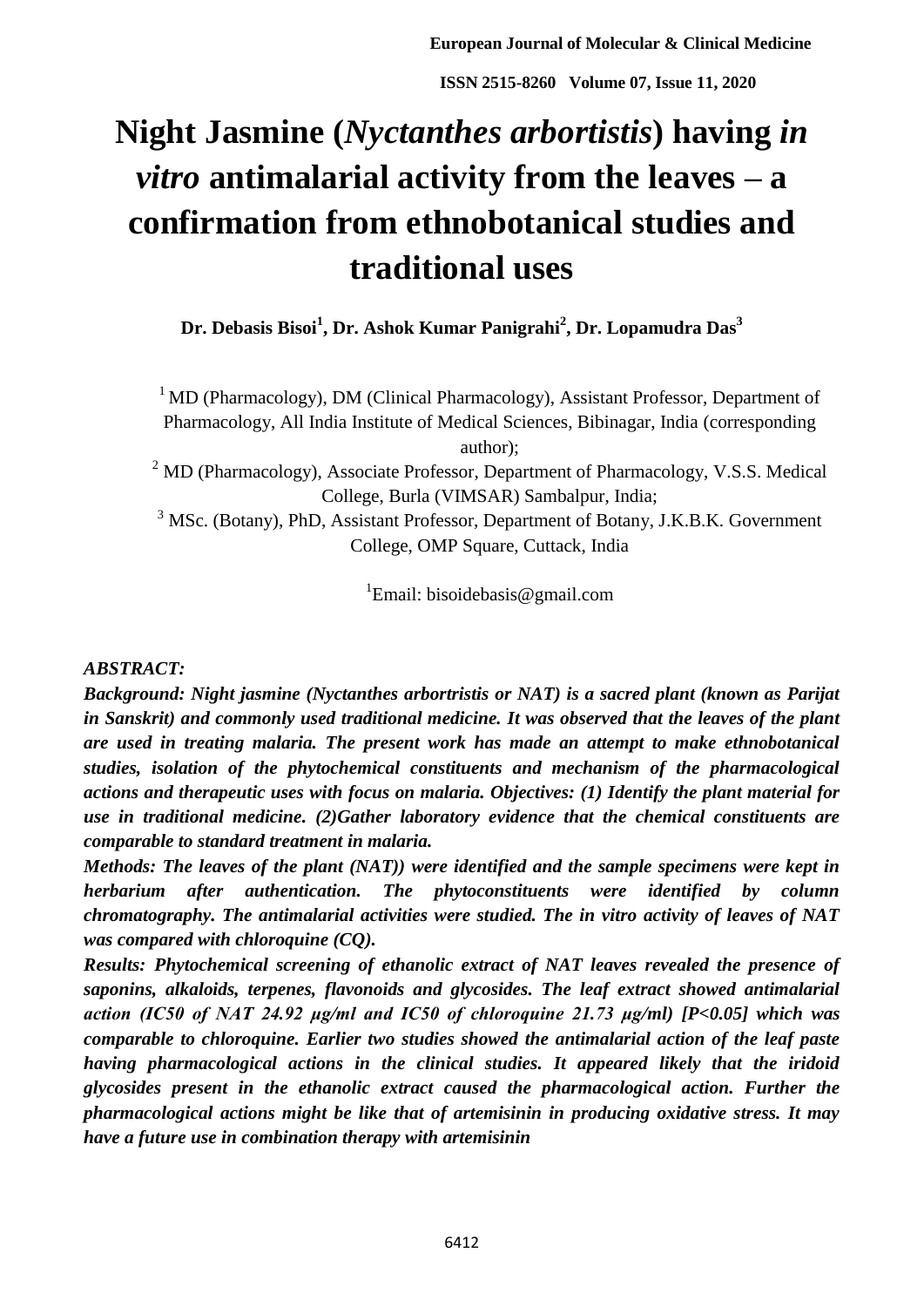*Conclusions: The present study justified the ethnobotanical use of Night Jasmine in malaria. The chemical constituents attributable to pharmacological action might be due to iridoid glycosides which produced oxidative stress.*

*Key words: Iridoid glycosides, Malaria, Night jasmine, Nyctanthes arbortristis, oxidative stress*

#### **INTRODUCTION:**

Malaria is a global health problem caused by six species of malaria parasites **<sup>1</sup>** . Though malarial deaths have been reduced, still it is a global burden of disease of tropical and sub tropical regions. More than 200 million cases and 445000 deaths have been reported in the year 2016 **<sup>2</sup>** . The malaria caused by *Plasmodium falciparum* in great majority occurs in Sub-Saharan Africa **<sup>3</sup>** . The clinical manifestations are presented as irregular fever with rigor and chills, hepatosplenomegaly, anemia and may be more susceptible to cause death in pregnant women and children **4-5** . Unfortunately, there is no vaccine for malaria and the drugs are only measures for prophylaxis and therapy. **6-8**

Traditionally plants have been used for the treatment of malaria. The bark of Cinchona (Sweet bark or Peruvian bark) had been traditionally used by the indigenous Peruvians to treat shivering. By 1640 Cinchona was used to treat fevers and the powder of Cinchona bark was given as beverages cured the "fevers and tertians" The bark contains Quinine- an alkaloid which is used for the treatment of malaria. **<sup>9</sup>**

Artemisinin, a sesquiterpene lactone obtained from Chinese herbal drug "*qinghao*" from *Artemisia annua* has been the first line medicine of value for more than 2000 years. In 1972, Chinese scientist had extracted artemisinin, the major antimalarial ingredient. The water soluble hemisuccinate ester of dihydroartemisinin commonly known as artesunate is commonly used as antimalarial. **10-11**

Described as "a sacred plant" from India, Night Jasmine or *Nyctanthes arbortristis* **(**NAT) has been quoted in the classical texts of Chakradutta for "Visham Jwara" (malaria) and is used in the treatment of Ayurvedic line of treatment. **<sup>12</sup>** In Sanskrit, the plant is known as Parijat and known for its many medicinal properties.**<sup>13</sup>** Night Jasmine (NAT) is recognised in many local languages as Harsingar, Shefali, Gangasiuli etc. **13-16** The plant is used in various systems of medicines and also by tribal people of various parts of India for a wide range of diseases. **13-16** Presently, there is an interest in research on Night Jasmine plant (NAT) in general and for malaria in particular. **17-23**

Malaria is very common in India except 5 out of all the states where prevalence is high. Nearly 70% of these malaria cases are reported from Odisha (36%), Chhatisgarh (12%), Jharkhand (9%), Madhya Pradesh (9%) and Maharastra (5%).**<sup>25</sup>** It has been observed that the antimalarial potential of traditionally used plant, the Night Jasmine (NAT), has been explored by reverse pharmacology approach. The trend of "bench top to bedside" approach is reversed as "bedside to bench" approach. <sup>26-27</sup> The early clinical observation was made in 92 of 120 patients (76.77%) of malaria by giving the paste of fresh leaves of Night Jasmine for 7-10 days **<sup>26</sup>**. In a similar study the plant (leaves) showed in 10 out of 20 patients antimalarial parasite clearance and subsiding of fever. **<sup>27</sup>**

It was observed and hypothesized by one of the authors that the malaria can be treated by the leaves of Night Jasmine (NAT). Although occasionally caused vomiting, the plant medicine was safe, tolerable and effective by causing patient wellbeing by subsiding the irregular fever. This led to his guiding an MD (Pharmacology) dissertation in VSS Medical College, Burla, Odisha from the year 2010 to 2013. The present work has made an attempt to make ethnobotanical studies, isolation of phytochemical constituents and mechanisms of pharmacological basis of their therapeutic applications especially in malaria. The present study made efforts to make conformational study of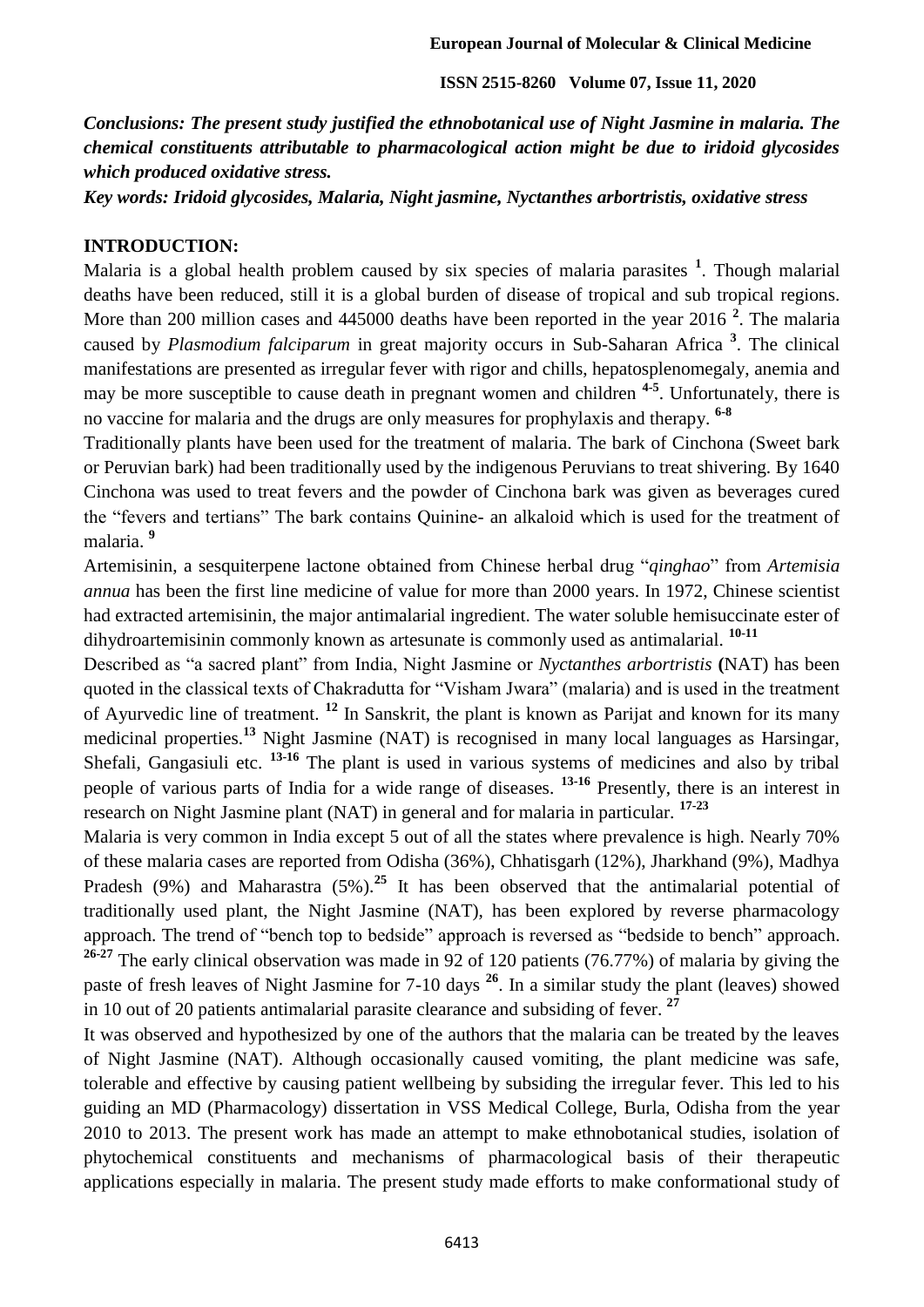traditional use of NAT in malaria by doing reverse pharmacology. Further the authors also searched whether similar plants have similar potential to treat malaria or other ailments.

#### **Objectives of the Study:**

1. To identify the plant material based on traditional use of medicines from Night Jasmine (NAT)

2. To gather laboratory evidence (by doing reverse pharmacology) that the chemical constituents are comparable to standard treatment in malaria.

## **MATERIAL AND METHODS:**

The present study was done after approval from Intuitional Ethics Committee of V.S.S. Medical College, Burla.

#### **Plant Materials:**

Night jasmine (*Nyctanthes arbortristis*) is known as Parijat and is known in many names in local languages. <sup>13-16</sup> The various parts of the plant are useful in many diseases. The plant is widely distributed/ cultivated in various regions of tropics and subtropics. The plant has an average life span of 10 years and grows as a shrub. It belongs to *Oleaceae* family and the flowers have a smell like jasmine which blooms in the night. The corolla contains a colouring material called Nyctanthin **14-16** and iridoid glycosides **<sup>17</sup>**. Leaves are hairy green and rough. It measures about 5-10 cm long and 2.5 - 5 cm wide. The margin is serrated and oval shaped with an acute apex. The phytoconstituents of the leaves are reported to contain iridoid glycoside along with many others. **15-17**

Fresh leaves of *Nyctanthes arbortristis* (NAT) were collected from Rairakhol Forest, Sambalpur, India during the months of October 2011. They were identified and authenticated by Dr. Pratap Panda, PhD. Regional Plant Research Centre (RPRC), Bhubaneswar, India. The sample specimen was kept in the herbarium vide voucher number 9033 for future reference. Dry powder of leaves was made, weighed and extraction was done in 95% ethanol. NAT powder140 gram was dissolved in 400 ml, of the solvent for 72 hours at room temperature and then heated at  $100^{\circ}$ C in the apparatus. The extract was collected when volume reduced to 200 ml. and then evaporated to dryness in water bath at  $40-50$  °C. The final extracts yield was  $4.26\%$  w/w of the NAT powder. Each filtrate was concentrated to dryness under reduced pressure at  $40^{\circ}$ C using a rotary evaporator. The dried extract was stored in the refrigerator at  $4^\circ$ C.

#### **Phytochemical screening**

This was done by column chromatography method. For the fractionation of the extract a glass column (30cm length 2 cm diameter) was loaded by means of slurry packing. A beaker was halffilled with silica (Silica gel 60. Size 0.08mm, Merck, Darmstadt) and dichloromethane added to obtain a pourable slurry. The column was left to settle for at least an hour before the extract was added. **<sup>28</sup>**

The extract dissolved in a small amount of dichloromethane was added to the column and the fractions were collected. The polarity of the solvent was gradually increased by adding ethyl acetate to dichloromethane in different ratios ranging from dichloromethane: ethyl acetate (20:1) to (1:1). Fractions containing the same compounds as determined by thin layer chromatography (TLC) were combined and each of the pooled fractions concentrated to dryness under reduced pressure. Fractions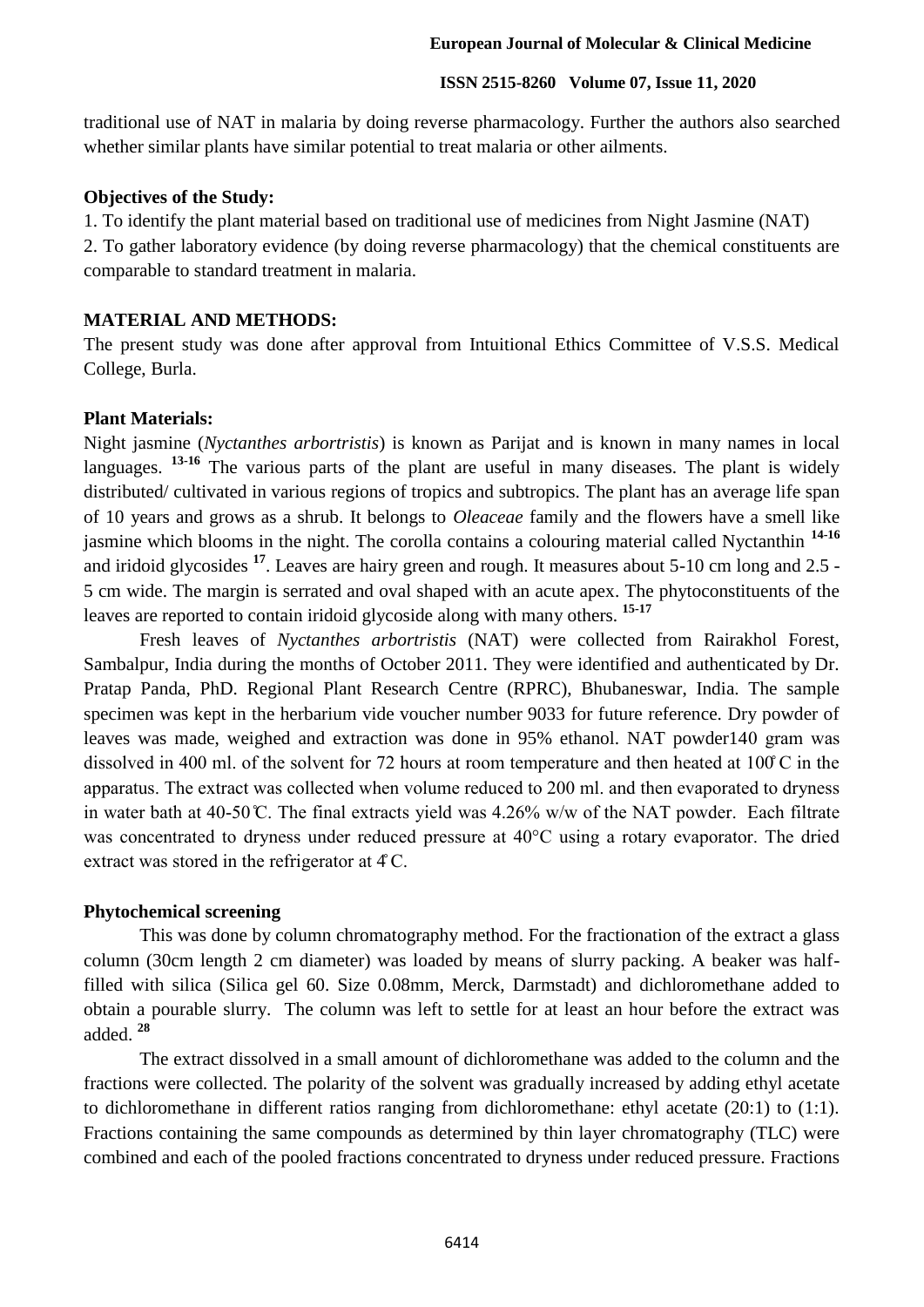were spotted on a TLC plate and then developed with chloroform: ethyl acetate (6:1). TLC plates were viewed under UV light (254 & 366nm)

## **Study of** *in-vitro* **Antimalarial Activity**

The candle jar method of Trager & Jensen,\* (1976) was adopted **30-32**. The parasite used was *Plasmodium falciparum* obtained from outpatient department of Medicine, V.S.S. Medical College, Burla with prior written informed consent from the patients.

The standard drug used was Chloroquine phosphate (IPCA Laboratories Ltd.) and the ethanolic extract of *Nyctanthes arbortristis* was prepared in department laboratory. Other drugs used were Gentamicin injection (Nicholas Piramal India Ltd.), Normal Saline- (Parenteral Drugs India Limited), Heparin (Zydus Cadila Healthcare Ltd.) The chemicals used were Sodium chloride, Sodium hydroxide, Dimethyl sulfoxide (DMSO), Sorbitol, Glycerol, NaHCO**3**, Methanol analytical grade (Sigma-Aldrich). The culture medium was prepared freshly in the laboratory from RPMI-1640 powder (HIMEDIA). JSB (Jaswant Singh–Bhattacharji) Stain (Bio Lab Diagnostics) was prepared in the laboratory. We collected A +ve Blood and iInactivated AB+ve Serum from Red Cross Blood Bank, VSSMC, Burla.

The following apparatus and instruments were used in the study. BOD incubator [Tempo Instruments & Equipments (India) Ltd] and Vacuum glass Dessicator (BOROSIL). For plasmodium culture 96 well culture plate (NEST, China), Eppendorf pipette (BD), Sterile micropipette tips (TARSONS) were used. Centrifuge was done with REMI-8C and centrifuge tubes (TARSONS)Liquid nitrogen was procured from (Ankur Agencies). The glass slides were examined with self illuminated light microscope (OLYMPUS, Japan)

#### **Culture Medium for Cultivation of Malaria Parasite**

The standard medium for culture of *Plasmodium falciparum* is RPMI-1640. It was prepared fresh by adding bicarbonates. **<sup>33</sup>**

#### **Preparation of erythrocytes for culture**

A +ve blood was collected in anticoagulant (heparin).The whole blood was dispensed into aliquots in glass bottles and the required quantity (5 ml.) was put into centrifuge tubes. The centrifuge tubes were spinned  $\omega$  1500 rpm for 10 minutes. Then the plasma  $\&$  buffy coat were removed by Pasteur pipette. Then washing medium was added and put in the centrifuge for spinning @1500 rpm for 10 minutes. The process was repeated 3 times. To it equal amount of Complete RPMI-1640 medium was added and stored at  $4^{\rm o}$  C till further use.

#### **Collection of serum**

AB+ ve blood without anticoagulant was kept overnight at  $4^0$  C.Serum was separated aseptically and kept in aliquots. The serum was inactivated by keeping in water bath  $56^{\circ}$  C for 30 minutes. The inactivated AB +ve serum was stored at -20 to-70  $^{0}$  C deep freezer for further use.

## **Collection of** *Plasmodium* **f***alciparum* **+ve blood samples from the field**

Five ml. of blood sample was collected in sterile disposable syringe from patients suffering from *Plasmodium falciparum* malaria, who have not received any antimalarial. In peripheral smear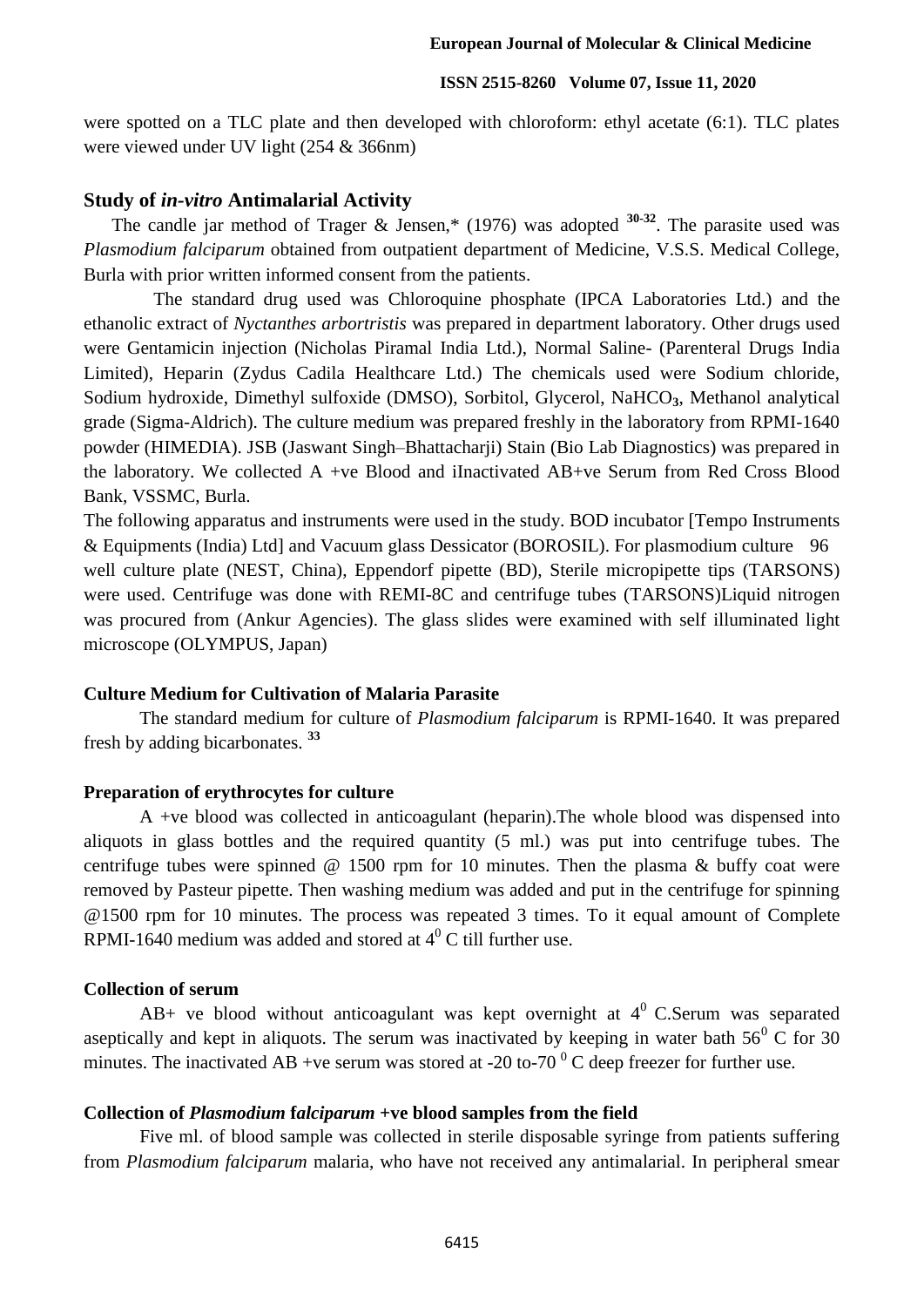presence of *Plasmodium falciparum* was confirmed. Blood sample was transferred in heparinised centrifuge tube at  $4^{\circ}$  C & transported in coolants to laboratory.

#### **Cryopreservation**

The cryoprotectant mixture was made by mixing glycerol 28 ml. with 72 ml. of 4.2% sorbitol in normal saline. The mixture was passed through filter 0.22μm porosity. The infected blood was centrifuged @1500 rpm for10 minutes and the supernatant was removed. Then equal volume of cryoprotectant (volume of cells) was added. The cryoprotected blood was then distributed in small screw cap vials (cryo tubes). The vials were frozen quickly by immersing in liquid nitrogen.

### **Initiation of culture**

The infected blood was centrifuged and the plasma was removed. The cells were washed with RPMI-1640 washing medium. Then 50% suspension with complete medium was prepared. Appropriate amount of un- infected (washed) cells were added to get initial parasitemia of 0.5-1%. The cells were diluted in complete medium to get 8% parasitemia cell suspension in vials. They were kept in dessicator with a burning candle. Valve was closed when the candle light went out. The dessicator was put in incubator at 37 **<sup>0</sup>** C.

#### **Stock Solution Preparation:**

First 100 μl RPMI-1640 complete medium was added to in each well. Then 1mg drug was added to 0.9ml. of medium and (up to) 100 μl DMSO (Di-Methyl Sulfoxide) was added so as to make the strength of the drug solution  $\approx 1$  mg/ml. This constituted the stock solution. Then different concentrations of the drug solution were prepared from the solution.

#### **Microscopic Test (***in vitro* **method)**

A stock solution of 1000 μg/ml was prepared and used. It was serially diluted 10 times in 10 wells and the tenth well remained as control. In each well 10 μl of synchronized (containing only ring stage) parasites was added. Also extra controls were taken in the side wells. Chloroquine was the standard positive control. It was also serially diluted and tenth well remained as control. The cover of the 96 well culture plate was closed and wells were marked over the cover with a permanent marker for chloroquine and NAT. The culture plate was then put in a vacuum glass desiccator. Then a paraffin candle was lit up and waited for till completely burnt. Then the outlet of the stopcock was closed. Thus atmosphere inside the desiccator contained 5% CO**2,** 5% O**2** and 95% N**2.** Then the desiccator was put inside an incubator and the temperature was set at 37 **<sup>0</sup>** C and left for 24-36 hours.

After twenty hours the dessicator was taken out of the incubator and the 96 well culture plate was taken out. From the control well 5 μl of blood was pipetted out and thin smear was made. It was stained and fixed with JSB (Jaswant Singh–Bhattacharji) stain and dried under shade. The smear was checked for the growth of ring forms into schizonts. When the maturation to schizont stage was achieved around 70-80% the culture plate was removed and the procedure of staining was repeated. After staining the smears were fixed with methanol. The slides were visualized by a self illuminating microscope under oil immersion. On an average ten fields were looked for i.e. approximately in a count of 5000 erythrocytes. For each slide number of schizonts (parasites containing  $\geq 3$  nuclei) were counted. Then number of schizonts per 200 parasitized erythrocytes was calculated for each slide. Then doses present in each well were calculated. The data were put in table with an average number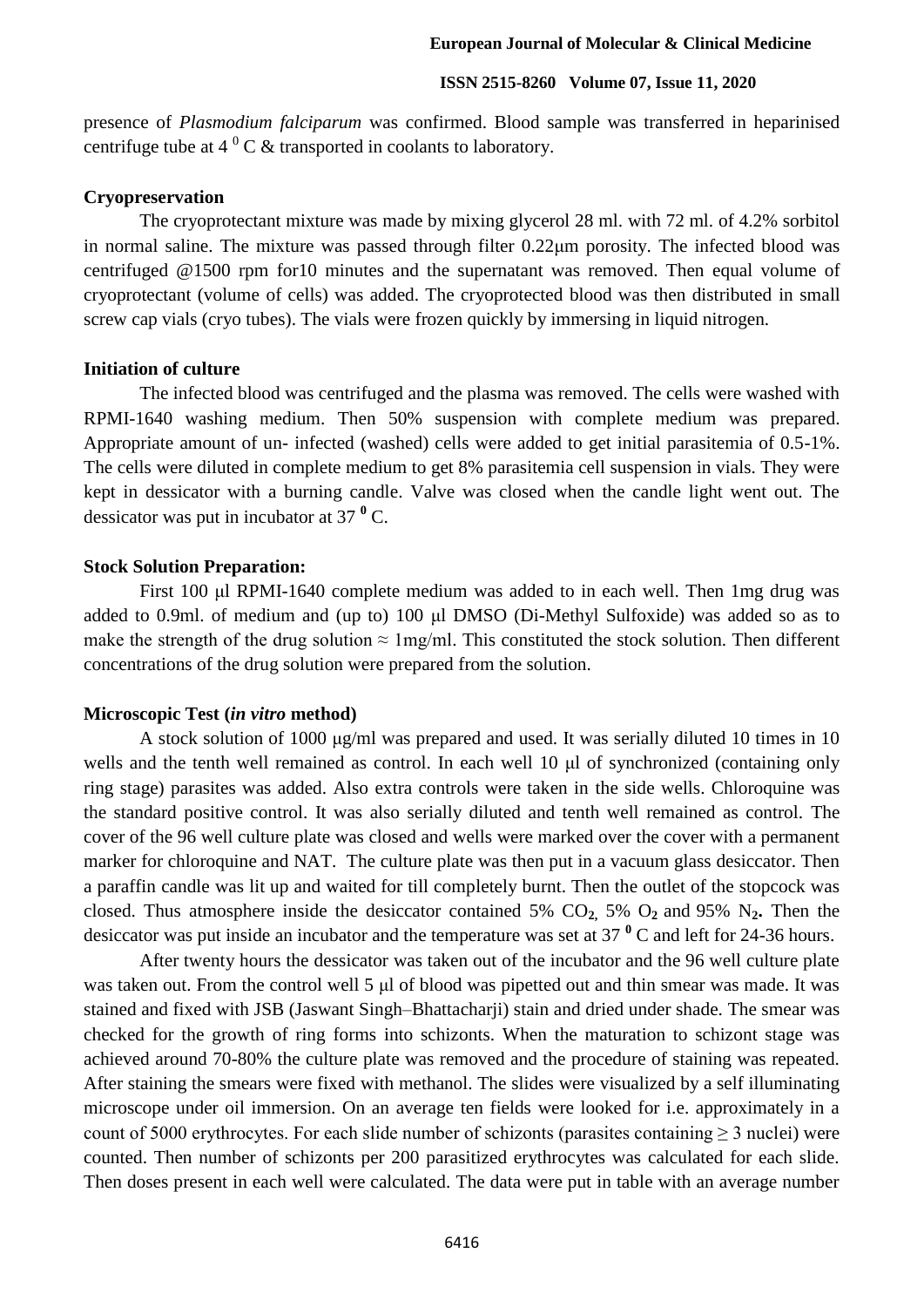of parasites for individual drug dose. Mean percentage inhibition was calculated by the formula as following

Mean % age inhibition  $=$ 

Average parasitemia in control– Average parasitemia in test $\times 100$ 

Then IC<sub>50</sub> was calculated putting log dose on X-axis and the mean percentage inhibition on Y-axis and calculating the dose by deriving the antilog of the log dose which caused 50% inhibition of maturation to schizonts.

# **Visual Test**

Before performing microscopic test, preliminary bioassay tests were performed. This is a slight modification of the visual *in vitro* test (by Kotecka & Reickmann 1992) to screen extracts for their antimalarial activity. The test relies on the formation of dark pigment precipitates after an alkaline solution is added to synchronous culture of *Plasmodium falciparum* .The pigmentation is produced when maturation of the ring form to schizonts is not prevented by a bioactive product during incubation. This is usually a screening procedure before evaluation by doing a microscopic test. **<sup>29</sup>**

Microculture was set up and incubated in 5%  $CO<sub>2</sub>$  for 48 hours. Then 25 µl of a freshly mixed preparation of 1M sodium hydroxide and 1M sodium chloride was added to the sides of each well of the micro culture plate. The contents of each well turned to a greenish yellow colour and a turbid coagulum was formed. The loose coagulum was due to the denaturation of serum and cell proteins, which takes about 5 minutes until pigment precipitation is formed. The plate was allowed to stand for 20 minutes and tapped again gently to resuspend the precipitate. The wells were examined for the presence of dark precipitates against a light background with a magnifier.

**Statistical Analysis:** All the data were expressed as means and standard deviation (mean  $\pm$  SD). Unpaired Student's t- test was used for comparison of parasitemia between NAT and CQ.

# **RESULTS:**

Phytochemical screening of the ethanolic leaf extract of *Nyctanthes arbortristis* revealed the presence of saponins, alkaloids, terpenes, flavonoids and glycosides by column chromatography method.

| Table 1: In vitro antimalarial activity of solvents as determined with the microscopic test $(n=20)$ |  |
|------------------------------------------------------------------------------------------------------|--|
| in each group)                                                                                       |  |

| <b>SOLVENT</b>               | Inhibition at 0.2% | Inhibition at 0.1% |
|------------------------------|--------------------|--------------------|
| Concentrated acetone         | $20(\pm 5.7)$      | $10(\pm 5.6)$      |
| Concentrated dichloromethane | $10(\pm 5.0)$      | $0(\pm 3.4)$       |
| Concentrated ethanol         | $0(\pm 5.3)$       | $0(\pm 4.6)$       |
| Concentrated petroleum ether | $10(\pm 5.4)$      | $0(\pm 5.1)$       |
| Dimethyl Sulfoxide           | $0(\pm 4.8)$       | $0(\pm 2.8)$       |
| Ethanol                      | $0(\pm 2.4)$       | $0(\pm 2.1)$       |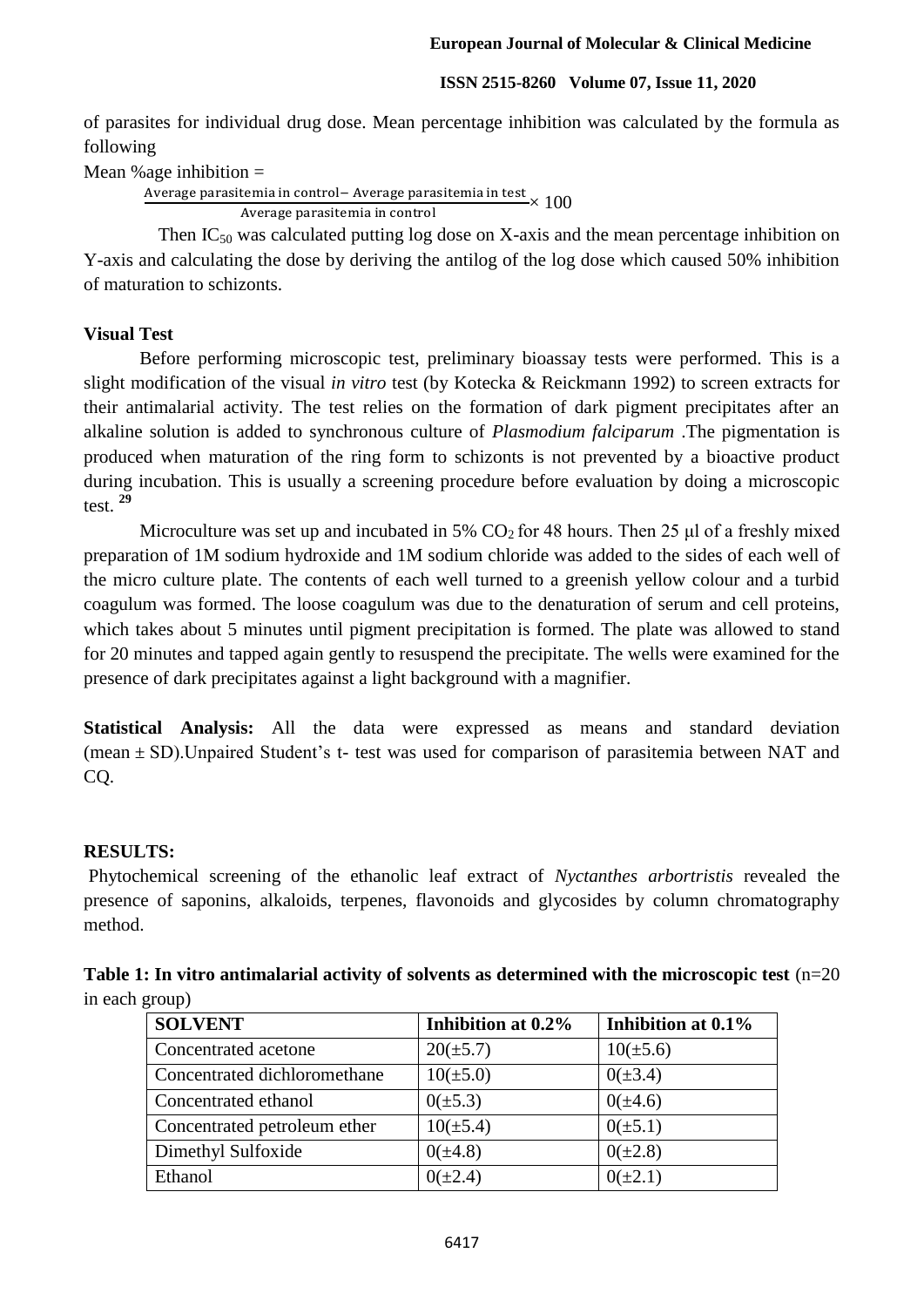**Table 2: Comparison of anti plasmodial activity of ethanolic leaf extract of** *Nyctanthes arbortristis* **between visual test and microscopic test** (n=20 in each group)

| Concentration of Extract in µg/ml | <b>Visual test</b> | Microscopic test |
|-----------------------------------|--------------------|------------------|
|                                   |                    |                  |
|                                   |                    |                  |
| 2.5                               |                    |                  |
|                                   |                    |                  |

The table compares the antiplasmodial activity by visual test and vitro test of ethanolic leaf extract of NAT. +ve results mean presence of antiplasmodial activity of the NAT extract

**Table 3: Mean percentage inhibition by different concentrations of ethanolic leaf extract of**  *Nyctanthes arbortristis (NAT)* by in vitro microscopic test (n=20 in each group)

| SI.            | <b>Concentration of NAT</b> | Average number of         | Mean percentage inhibition |
|----------------|-----------------------------|---------------------------|----------------------------|
| No.            | extract in $\mu$ g/ml       | parasites (Mean $\pm$ SD) | of maturation to schizonts |
| $\mathbf{1}$   | 0                           | $79.5 \pm 1.01$           |                            |
| $\overline{2}$ | 0.2                         | $73.55 \pm 1.14$          | 7.48                       |
| 3              | 0.4                         | $68.15 \pm 1.26$          | 14.27                      |
| $\overline{4}$ | 0.8                         | $63.35 \pm 1.30$          | 20.31                      |
| 5 <sup>5</sup> | 1.6                         | $58.55 \pm 1.23$          | 26.35                      |
| 6              | 3.175                       | $53.75 \pm 1.06$          | 32.38                      |
| $\overline{7}$ | 6.25                        | $48.60 \pm 1.14$          | 38.36                      |
| 8              | 12.5                        | $44.40 \pm 1.27$          | 44.15                      |
| 9              | 25                          | $39.50 \pm 1.19$          | 50.31                      |
| 10             | 50                          | $34.65 \pm 1.08$          | 56.41                      |

Data are expressed as mean  $\pm$  SD (standard deviation)

| Table 4: Mean percentage inhibition by different concentrations of chloroquine by in vitro |  |  |  |  |  |
|--------------------------------------------------------------------------------------------|--|--|--|--|--|
| microscopic test $(n=20 \text{ in each group})$                                            |  |  |  |  |  |

| Sl.        | <b>Concentration of CQ</b> | Average number of         | Mean percentage inhibition |
|------------|----------------------------|---------------------------|----------------------------|
| No.        | extract in $\mu$ g/ ml     | parasites (Mean $\pm$ SD) | of maturation to schizonts |
|            |                            | 79.40± 1.04               |                            |
| $\bigcirc$ | 0.2                        | $73.10 \pm 1.10$          | 7.93                       |
| 3          | 0.4                        | $67.25 \pm 1.27$          | 15.30                      |
|            | 0.8                        | $62.90 \pm 1.20$          | 20.78                      |
|            | 1.6                        | $58.15 \pm 0.98$          | 26.72                      |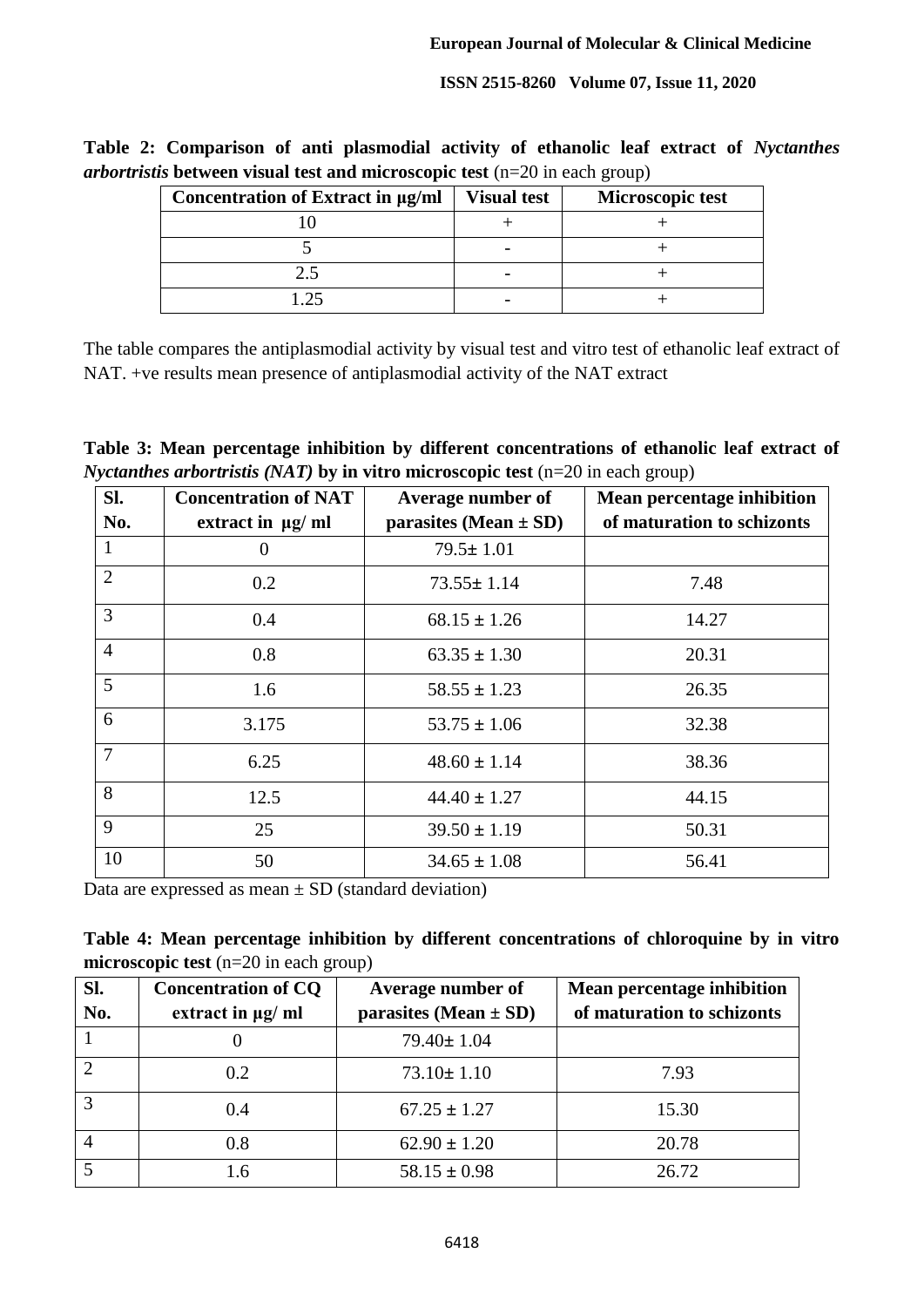| 3.125 | $53.05 \pm 1.18$ | 33.18 |
|-------|------------------|-------|
| 6.25  | $47.70 \pm 1.03$ | 39.92 |
| 12.5  | $42.95 \pm 1.26$ | 45.90 |
| 25    | $38.25 \pm 1.25$ | 51.82 |
| 50    | $33.85 \pm 1.22$ | 57.36 |

Data are expressed as mean  $\pm$  SD (standard deviation) (n=20 in each group)

**Table 5: Comparison of schizonticidal activity between NAT & CQ** (n=20 in each group)

| Sl. No.        | <b>Concentration of</b> | <b>Schizont Count NAT</b> | <b>Schizont Count CO</b> | P value   |
|----------------|-------------------------|---------------------------|--------------------------|-----------|
|                | drug/extract in         | $(Mean \pm SD)$           | $(Mean \pm SD)$          |           |
|                | $\mu$ g/ ml             |                           |                          |           |
|                | $\theta$                | $79.50 \pm 1.01$          | $79.40 \pm 1.04$         | 0.759     |
| $\overline{2}$ | 0.2                     | $73.55 \pm 1.14$          | $73.10 \pm 1.10$         | 0.297     |
| 3              | 0.4                     | $68.15 \pm 1.26$          | $67.25 \pm 1.27$         | $0.027*$  |
| $\overline{4}$ | 0.8                     | $63.35 \pm 1.30$          | $62.90 \pm 1.20$         | 0.266     |
| 5              | 1.6                     | $58.55 \pm 1.23$          | $58.15 \pm 1.19$         | 0.244     |
| 6              | 3.175                   | $53.75 \pm 1.06$          | $53.05 \pm 1.14$         | 0.053     |
| 7              | 6.25                    | $48.60 \pm 1.31$          | $47.70 \pm 1.05$         | $0.013*$  |
| 8              | 12.5                    | $44.40 \pm 1.27$          | $42.95 \pm 1.26$         | $0.001**$ |
| 9              | 25                      | $39.50 \pm 1.19$          | $38.25 \pm 1.25$         | $0.003*$  |
| 10             | 50                      | $34.65 \pm 0.97$          | $33.85 \pm 1.22$         | $0.035*$  |

Data are expressed as mean  $\pm$  SD (standard deviation).

Unpaired t- test was used to analyse the mean count of parasites between NAT and CQ. P value  $<$ 0.05 was considered significant. P value  $<$ 0.01 was considered highly significant



**Figure 1:** The figure shows Leaves with stem of *Nyctanthes arbortristis* (Night Jasmine) plant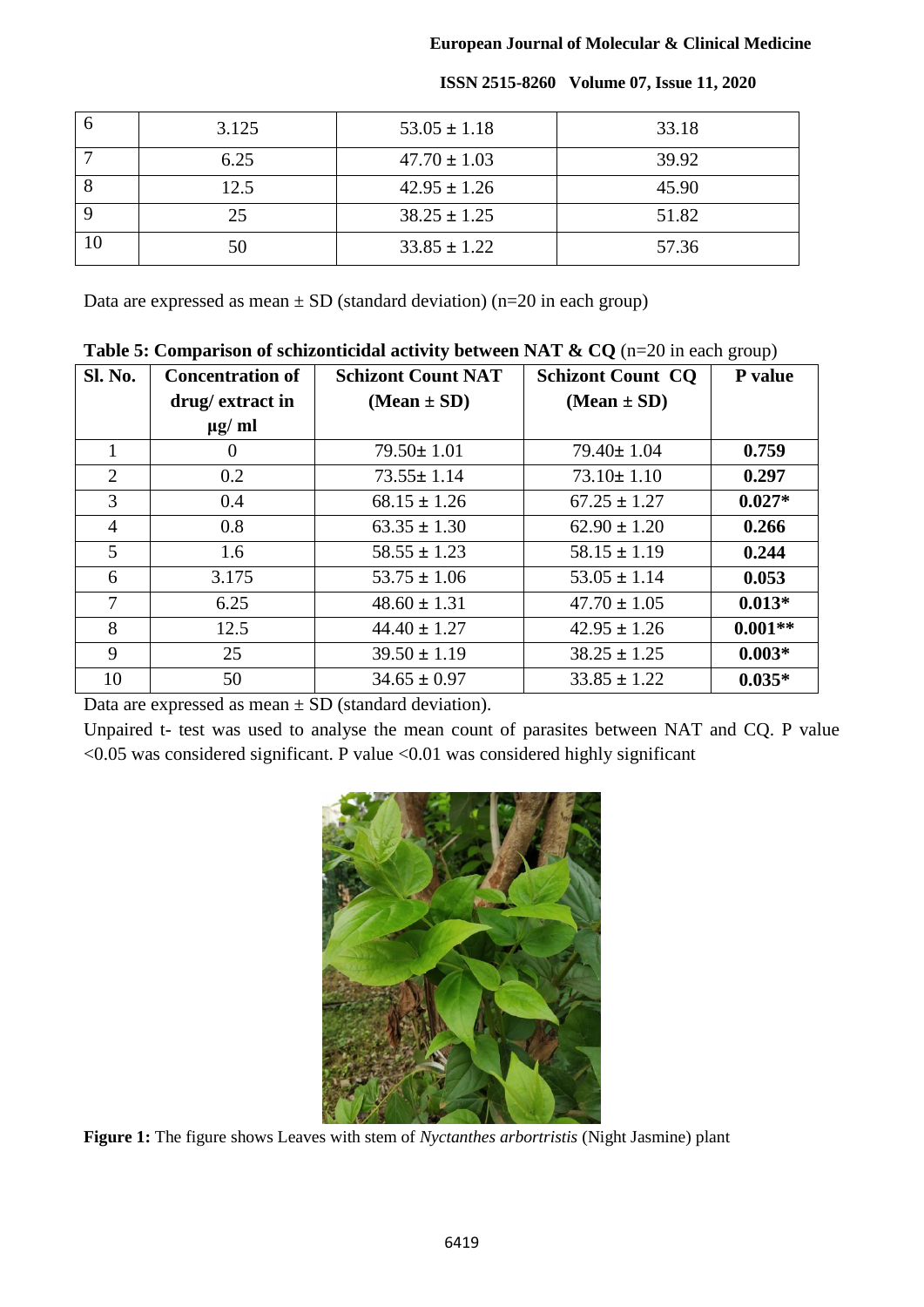

**Figure 2:** The graph shows inhibitory concentration (in μg/ ml) at 50% *Nyctanthes arbortristis* (Night Jasmine) leaf extract (NAT) compared with chloroquine (CQ). The log dose concentration of drug in μg/ml. is plotted in X-axis and mean percentage of inhibition of maturation to schizonts in Y axis. IC50 of NAT is 24. 92 μg/ml., while IC50 of CQ is 21.73 μg/ ml. The leaf extract (NAT) is comparable to CQ.



Figure 3: The figure shows the structural similarity between artemisinin derivatives and iridoid glycosides obtained from *Nyctanthes arbortristis.*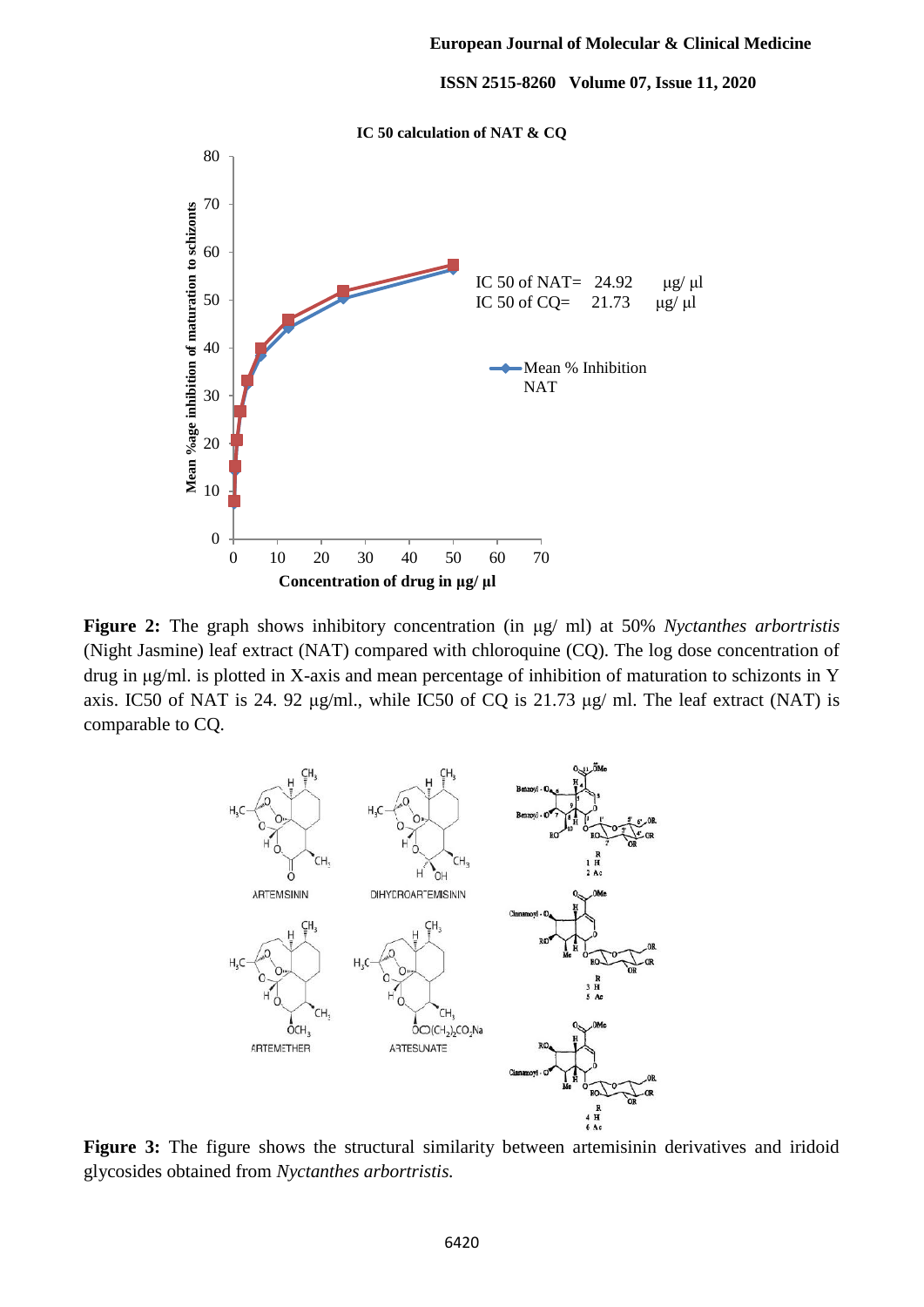## **DISCUSSION:**

*Nyctanthes arbortristis* is widely distributed in Odisha, Eastern State of India. The leaves of this plant have been used traditionally for the treatment of irregular fever in malaria. The present study was conducted to collect evidence that the leaves are effective in the treatment of malaria. We used reverse pharmacology to show laboratory evidence that the ethanolic leaf extract produced inhibition of maturation of *Plasmodium falciparum* schizonts. The IC50 of NAT (*Nyctanthes arbortristis*) and that of CQ (chloroquine) are comparable. (**Figure: 2**)

Earlier in two clinical studies antimalarial activities have been shown by Karnik et.al (2008) and Godse et.al.(2016). **26-27** Both the studies showed impressing results: that the leaf paste given in patients with malaria showed subsiding of fever and clearing of parasites. There has been a speculation about the mechanism of action of the phytochemical constituents isolated from ethanolic leaf extract (NAT). By column chromatography method the extract yielded alkaloids, flavonoids, glycosides and terpenes. Various studies and reviews indicated that the iridoid glycosides are responsible for the pharmacological activity. **14, 17, 23,24** It has been shown in leishmaniasis that the drug exerts its action by altering the redox potential. **<sup>17</sup>** It is postulated that like artemisinin, the iridoid glycosides exert their action by producing oxidative stress. (**Figure: 3**)

*Nyctanthes arbortristis* yields many compounds which are useful in many parasitic diseases like leishmaniasis. **<sup>17</sup>** Even experimentally it has been shown that artemisinin based combination therapy can be done by using iridoid glycosides.**<sup>18</sup>** The iridoid glycosides also have anti-inflammatory action and it has been reported that they inhibit TNF-α, IL-6 and IL-10. **19, 27** This anti-inflammatory action also helps in patients' wellbeing and recovery. The action on platelets also prevents platelet aggregation. **<sup>27</sup>** In addition the seeds of the plant also yield arbortrisides which may open new lines of treatment in cancer therapy. **<sup>21</sup>**

It is also time tested that some of the plant products like *Picrorrhiza curroa* (Katorohini/ Kutki) which contains iridoid glycosides (Kutkin) has been well documented in Charak Samhita.<sup>12</sup> It has been reviewed that iridoid glycosides may have many medicinal uses. However this plant still has not been patented. **<sup>34</sup>**

## **Conclusion:**

The leaves of night jasmine plant (*Nyctanthes arbortristis*) used in traditional medicine for Visham jwara (malaria) was identified and authenticated by RPRC, Bhubaneswar. By doing reverse pharmacology the chemical constituents were identified. The antiplasmodial activity of the active constituents from ethanolic leaf extract of NAT is comparable to standard drug chloroquine. They were effective in similar doses. Amongst the constituents, iridoid glycosides may be playing a vital role in the treatment of malaria. This needs to be further verified by doing in vivo study and further clinical trials to develop it as an effective antimalarial.

## **REFERENCES:**

- 1. Ashley EA, Pyae Phyo A, Woodrow CJ. Malaria. *Lancet*. 2018;391(10130):1608‐1621.
- 2. World Malaria Report 2017. Geneva: World Health Organization 2017. Available from https://www.who.int/malaria/publications/world-malaria-report-2017/en/ Acessed on 15 July 2019.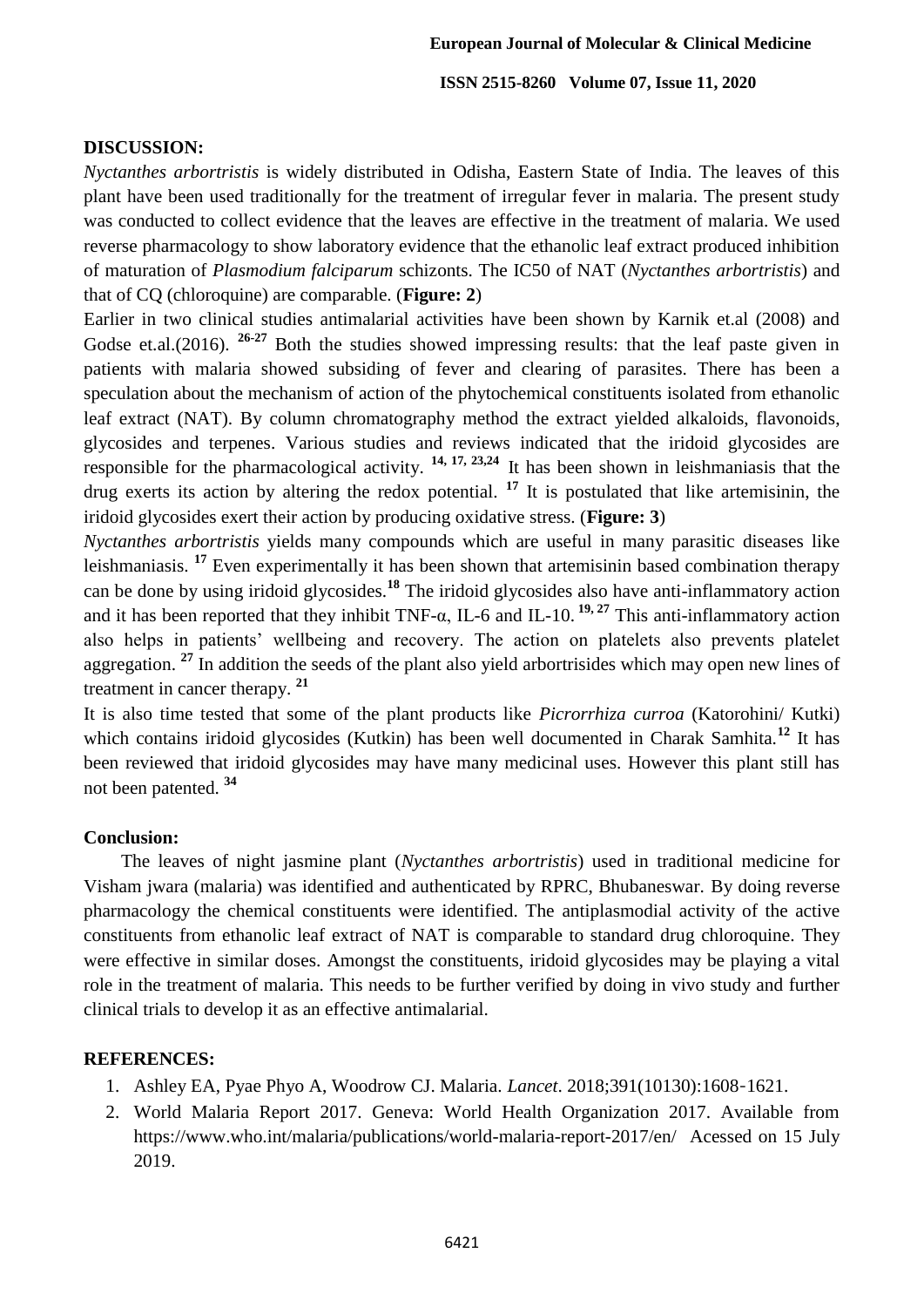- 3. Nkumama IN, O'Meara WP, Osier FHA. Changes in Malaria Epidemiology in Africa and New Challenges for Elimination. *Trends Parasitol*. 2017;33(2):128‐140.
- 4. Brunton, Laurence L, and Keith L Parker. "Chemotherapy of Protozoal Infection: Malaria." *Goodman and Gilman' Manual of Pharmacology & Therapeutics*, 13th ed.,Mc Graw-Hill Education. 2018, p. 970.
- 5. White NJ, Pukrittayakamee S, Hien TT, Faiz MA, Mokuolu OA, Dondorp AM. Malaria. *Lancet*. 2014;383(9918):723‐735.
- 6. Bettencourt P. Current Challenges in the Identification of Pre-Erythrocytic Malaria Vaccine Candidate Antigens. *Front Immunol*. 2020;11:190.
- 7. Zheng J, Pan H, Gu Y, et al. Prospects for Malaria Vaccines: Pre-Erythrocytic Stages, Blood Stages, and Transmission-Blocking Stages. *Biomed Res Int*. 2019;2019: 9751471.
- 8. Frimpong A, Kusi KA, Ofori MF, Ndifon W. Novel Strategies for Malaria Vaccine Design. *Front Immunol*. 2018;9:2769
- 9. Brunton, Laurence L, Lazo John S and Keith L Parker. "Chemotherapy of Protozoal Infection: Malaria " *Goodman and Gilman' Manual of Pharmacology & Therapeutics*, 11th ed., The McGraw-Hill Companies Inc.2006, p. 1035
- 10. White NJ. Qinghaosu (artemisinin): the price of success. *Science*. 2008;320(5874):330‐334..
- 11. Tu Y. The discovery of artemisinin (qinghaosu) and gifts from Chinese medicine. *Nat Med*. 2011;17(10):1217‐1220
- 12. Sharma PV- Editor. Chakradutta Chikitsastanam Caraka Samhita (Text with English Translation). Vol. II. 4<sup>th</sup> Edn. Chaukhamba Orientalia, Varanasi: 1998. p. 58-59,72
- 13. Ambasta SP**.** *Nyctanthes* Linn. *Oleaceae*. The Useful Plants of India. Publications & Information Directorate CSIR, New Delhi; 1986 p.400-401
- 14. Parekh S, Soni A. *Nyctanthes arbor-tristis*: Comprehensive review on its pharmacological, antioxidant, and anticancer activities. J Appl Biol Biotech. 2020;8(01):95–104.
- 15. Jain PK, Pandey A. The wonder of Ayurvedic medicine-*Nyctanthes arbortristis*. Int J Herb Med. 2016; 4(4):9-17.
- 16. Agrawal J, Pal A. *Nyctanthes arbor-tristis* Linn--a critical ethnopharmacological review. *J Ethnopharmacol*. 2013;146(3):645‐658.
- 17. Shukla AK, Patra S, Dubey VK. Iridoid glucosides from *Nyctanthes arbortristis* result in increased reactive oxygen species and cellular redox homeostasis imbalance in Leishmania parasite. *Eur J Med Chem*. 2012;54:49‐58
- 18. Singh AK, Pal A, Dutt HK. Antimalarial efficacy of *Nyctanthes arbortristis* and its effect on combination with Artesunate in *Plasmodium berghei* K173 induced mice model. Int J Clin Pharmacol Res 2019:8(1):01-09
- 19. Agrawal J, Shanker K, Chanda D, Pal A. *Nyctanthes arbor-tristis* positively affects immunopathology of malaria-infected mice prolonging its survival. *Parasitol Res*. 2013;112(7):2601‐2609
- 20. Saxena RS, Gupta B, Saxena KK, Singh RC, Prasad DN. Study of anti-inflammatory activity in the leaves of *Nyctanthes arbor-tristis* Linn.--an Indian medicinal plant. *J Ethnopharmacol*. 1984;11(3):319‐330